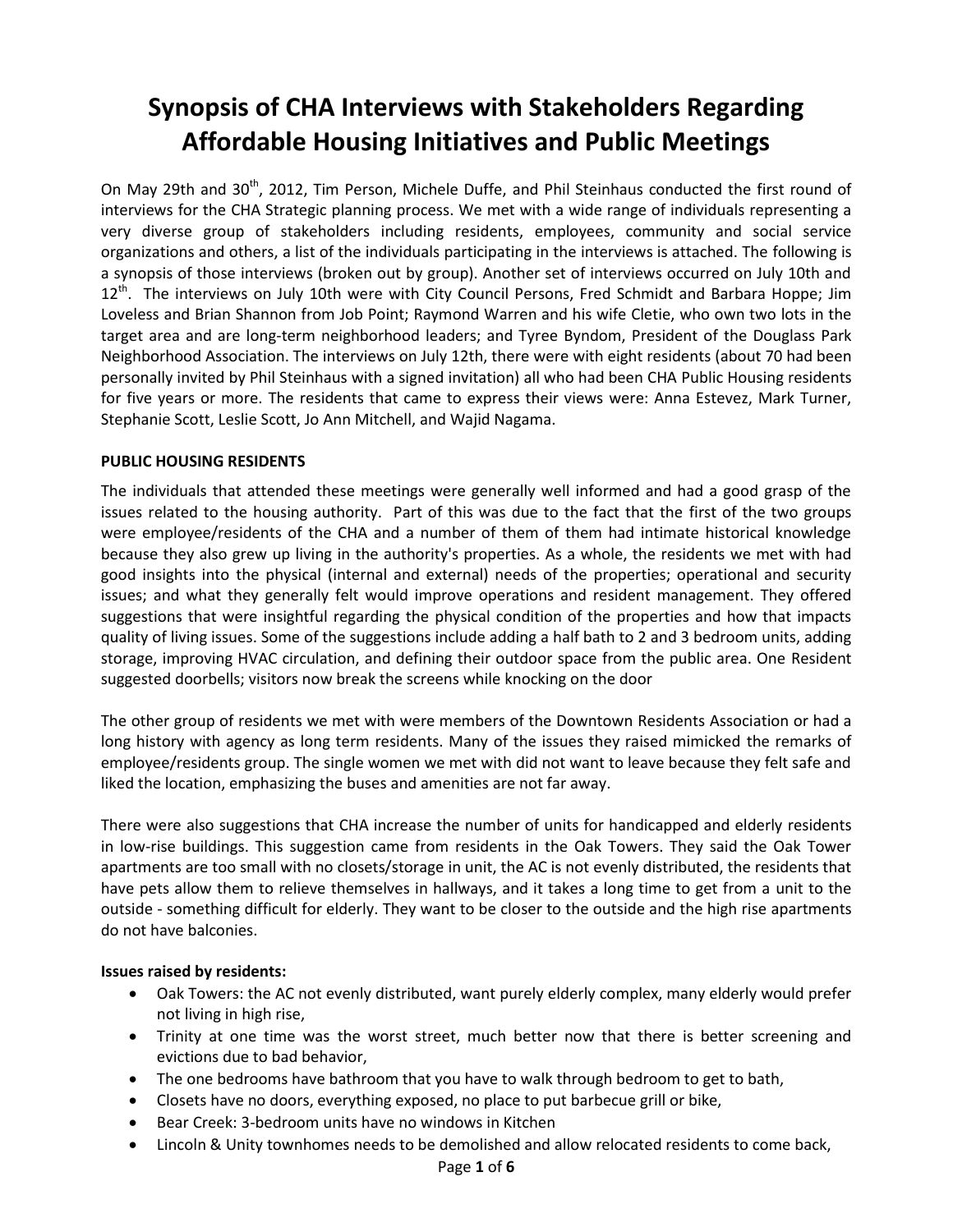- Communication deliver flyers door-to-door and put on public access channel
- Half bath on first floor of townhomes
- Add storage closet to building
- Resident meetings are not working- a few people disrupt
- House older residents separate from young families
- Children unattended need special attention to keep them straight
- Providence Walkway: the AC does not get to 2nd floor; the townhomes HVAC and water heaters are exposed.
- Would like security during the day.
- Add doorbells so screens do not get broken,
- Need exhaust fans in kitchen so smoke alarms do not go off when one cooks and exhaust fans in bathrooms to prevent mold and mildew.
- Douglass Park's evening activity is creating crime problems in the closest complexes; the city needs to disperse crowd in an orderly manner - not so now.
- Need a food store closer- within walking distance or city needs to add bus routes that are more frequent.

The President of the Downtown Resident's Association, Michael Pryor participated in two meetings, one of which was a gathering of interested Columbia residents that were not exclusively focused on resident matters.

Most of the residents expressed their concern that they would not be able to come back because the qualifications or rents would exclude them. The "rumor mill" believes that the properties will be torn down and the land sold to private developers who will build for students and a higher income resident - in other words the students and white buyers are coming because of the location. This rumor is being fed by outside organizations and individuals.

**SUGGESTION**: Create a project Resident Advisory Group as the part of the development process. Mr. Steinhaus should select interested members and ask the Resident Association to have a representative.

# **NEIGHBORHOOD ORGANZATIONS/INDIVIDUALS**

Over the four day interview period, we met with a diverse group of individuals representing a number of communities and interests. The largest meeting had over 16 individuals. Not all attendees were necessarily a formal representative of a given organization. This was a very eclectic group. Although a number of the attendees seemed to have a level of skepticism or distrust in the proposed process, overall they had a sincere interest in the welfare of the community, maintaining a diverse population (economic, residential and racially) and the retention of affordable housing in the project area. The primary concerns they expressed: CHA's commitment to retaining their existing housing stock, the aggressive, encroachment into the area of upscale and student housing developments, and the rising cost of property and how to maintain the area's affordable housing. The other concern they had was for the residents living in CHA apartments; they want assurances that the residents will not be displaced because the resident requirements are stricter. We talked about the Uniform Relocation Acquisition and Relocation Act and how the residents are protected. The discussions went very well and most attendees engaged in open, honest dialogue. However, two attendees were somewhat adversarial; Michael Pryor, Downtown Resident Association President, and Mary Hussmann, a Community Organizer for Grass Roots Organizing (GRO). Both had concerns related to the process.

A meeting with Tyree Byndom, President of the Douglass Park Neighborhood, included topics about how to best communicate with neighborhood residents and what are the neighborhood priorities: beautification, safety, and youth and elderly advocacy. The Douglass Park Neighborhood Association has a website created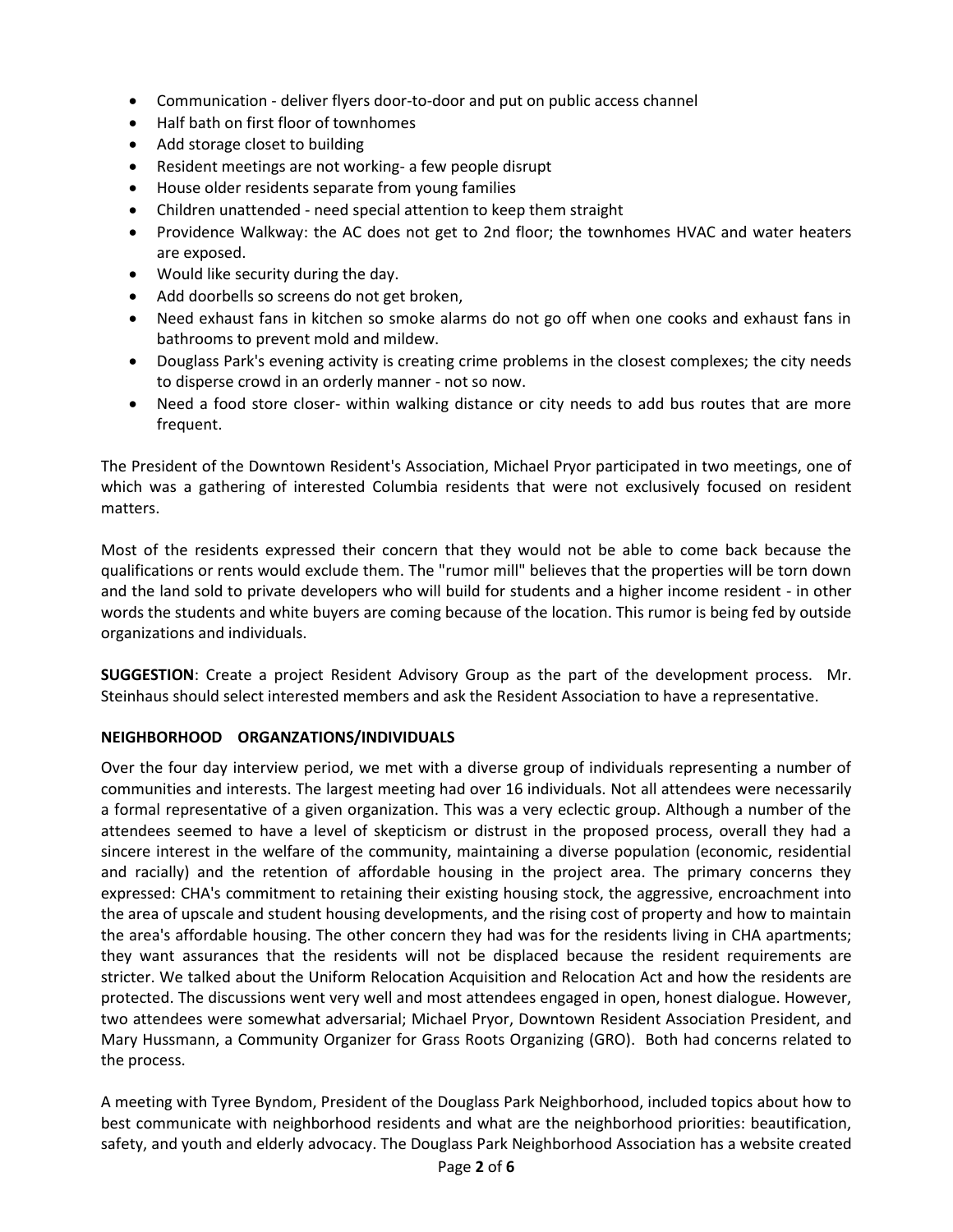and maintained by Mr. Byndom. He suggested CHA create a website for this project and keep it updated as we move through the process. The Douglass Park Neighborhood Association has 140 members of which 20 are active; the membership is about 60% black and 40% white; the organization meets monthly and is trying to create block units.

Rev. Raymond Warren and his wife, Cletie, met with us to discuss neighborhood concerns and the acquisition of their two lots at 117 Lynn and 115 Lynn as part of a site assemblage for a future CHA project. Rev. Warren talked about how the Urban Renewal era and the time since have not been beneficial to the black community. Blacks are promised opportunities but they never occur. He would like to see more homeownership by blacks in the neighborhood that is truly affordable. He also believes that new development will reflect positively on existing properties.

Anthony Stanton, Minority Contractors Network, lives on LaSalle Place near the CHA Administration Building. He would like to be part of the planning process, would like to see more home-ownership and have MBE/WBE firms included in the construction.

**SUGGESTION**: Continue dialoguing with this group as a whole with regularly scheduled meetings, keep them engaged. Set up a website for the project and keep it updated. Provide residents with information on the relocation requirements, the milestones in the planning process as they occur.

# **COMMUNITY BASED ORGANIZATIONS**

We met with several community based organizations that represent diverse interests and approaches to resolving issues in the Douglass Park Neighborhood and the Columbia community. All were committed to addressing issues impacting the community. The issue of finding solutions to crime and youth programming were two consistent themes. All agreed that the Douglass Park Neighborhood has an overstated reputation for being dangerous and the incidents in Douglass Park tainted the reputation unfairly of the neighborhood. Additional police presence may be responsible for the reduction of crime. Many believe that many of the crimes are committed by persons living outside of the community.

The other issue, which constantly surfaced with the African-American community, is the scars from the Urban Renewal era when property owners, renters and businesses were displaced from the neighborhood. There is a real concern that CHA will repeat the displacement as they renovate and/or demolish their existing housing and add new affordable product into the neighborhood. That wound is deep into the older residents but unknown to Mr. Byndom, Douglass Park Neighborhood Association President. He shared his concern that the neighborhood not become too much different that it is now only the new and renovated housing contribute to the overall quality of the neighborhood.

The Minority Men's Network is an organization of 70 men but they said about 15 are really active. Each contributes \$200 donation per year and the funds go toward education of area youth. They thought the Urban Renewal effort was inevitable because of the condition of the Douglass Park neighborhood and the Sharp End commercial district, small dilapidated homes, outhouses, open sewers etc. but it had a disruptive effect on the black community living there. Also not all the homes demolished were in bad condition. Ms. Annie Fisher, the owner of Beaten Biscuits, had a nice home that was torn down as a part of Urban Renewal. The businesses that were integral to neighborhood were demolished and not rebuilt. People still remember those days and are suspicious that the planning process will result in less affordable housing in Douglass Park neighborhood. They suggested the first project not involve demolition but be new homes, like the McBaine homes.

Every group mentioned the history of urban renewal and how people were removed from their homes. They associated the term "blight" with eminent domain and the loss of control by residents.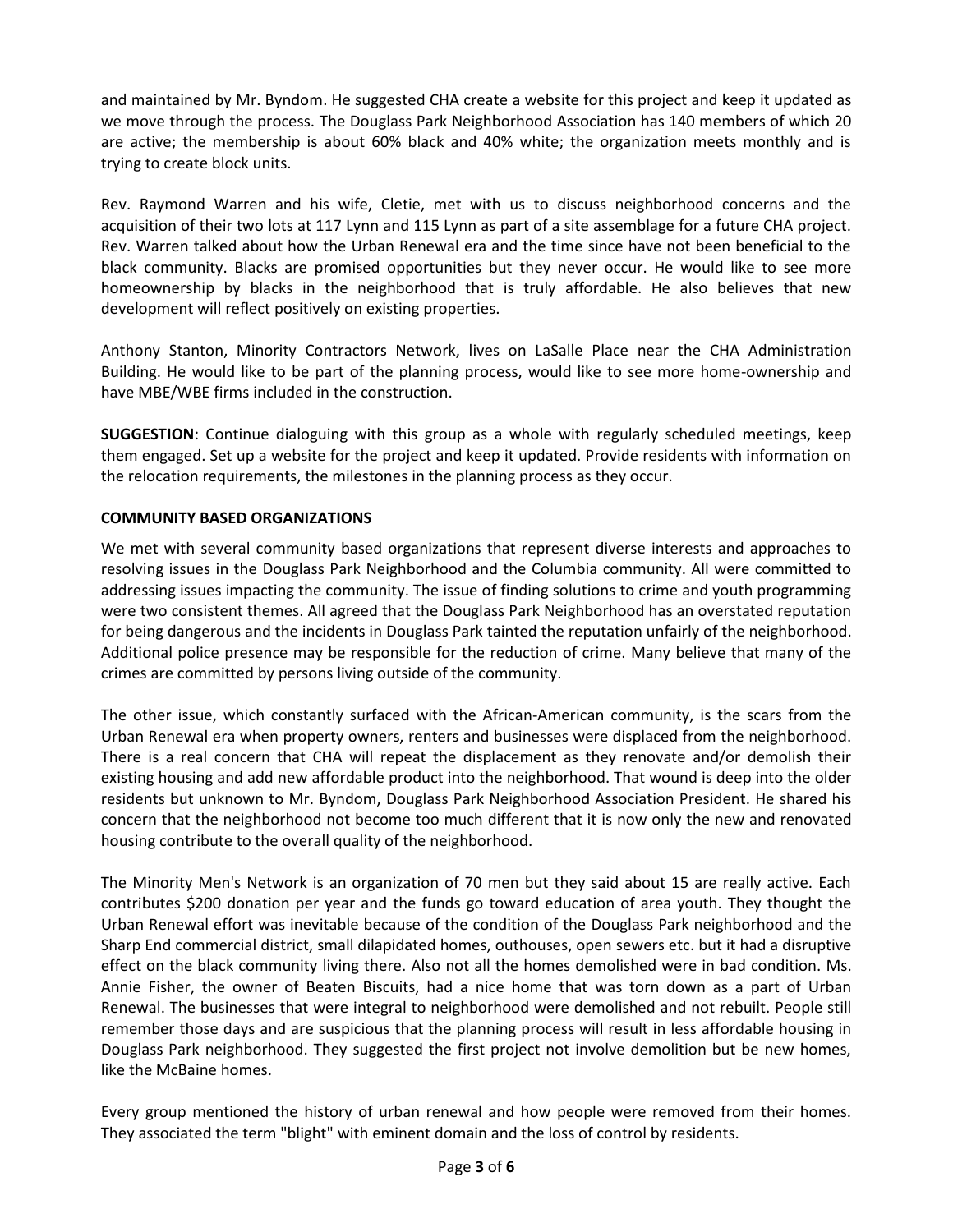The First Ward Ambassadors was started 8 years ago; it has 20 members but 8-10 are active. They work with "at risk" youth. Douglass Park has a bad reputation to outside community but it is not deserved. The Ambassadors want to bring families back to Douglass Park with activities, like Moonlight Hoops paid for by businesses and city. They think it will take real explanations for people to be okay with "blighting" and they are concerned with "bait and switch" or the residents will be moved during construction and the new residency requirements will keep them out.

Mary Ratliff, the statewide President of the NAACP, raised concerns about removing of persons/families from the central core area, the impact of that dilution of the African-American community and the loss of access to public transportation and services. She also wanted our planning process to include consideration for persons with special needs.

Rev. Art Dyer, the Pastor of Grace Covenant Church, moved into the neighborhood 8 years ago, he lives near Oak Towers. Since he moved into the neighborhood other new homeowners have also purchase homes. He helped for the Grace Covenant Community Development Corporation that built the Intersection Community Center 9 years ago. They purchased land and were going to develop a commercial/residential project with a first floor grocery store with a few other spaces for retail tenants and residential tenants above. The neighborhood did not approve of the density and had concerns about delivery trucks etc. Project died and the church owes \$150,000 to a private individual who lent the funds.

Rev. Clyde Ruffin, Pastor of Second Missionary Baptist Church, oldest African-American congregation in Columbia at 4th and Broadway, has a ministry in Paquin Tower. He said that CHA's work with children has been wonderful and will have long-term benefits. Police have also been building relationships residents. In Columbia, crime is associated with Douglass Park Neighborhood even though it is not deserved; need to change perception.

Job Point is a 45 year old, not-for-profit employment center and community development organization. Job Point sponsors the Columbia Builds Youth program that provides employment training for the youth, 18-24 years old, in youth building job skills and helps them earn their GED. Jim Loveless is the Executive Director and Brian Shannon directs the Columbia Builds Youth Program. Their students build homes that are sold at discounted prices with the help of a HOME subsidy. Their main focus is the training of their students and would like to participate in CHA construction, both rehab and new construction. They do not need to build new For Sale homes but can substitute CHA projects that help rebuild the neighborhood; what they do want is their students getting real hands-on construction experience.

The Enterprise Development Corporation's Executive Director is Michael Crist; we met with him twice, first at an initial interview at CHA and the next time at City Hall with some of his board members, Steve Erdle, President of Boone County National Bank; Theresa Maledy, President of Commerce Bank; and Andrew Beverly, President of Landmark Bank. The Columbia Community Development Corporation (CCDC) is a component of Enterprise Development Corporation whose focus has been neighborhood revitalization through the construction of new affordable homes for homeownerships; they have built 30 homes, greatly improving streets In Douglass Park Neighborhood, like Oak Street. The CCDC would like to change their focus from building one or two for-sale homes at a time to being part of a project that has greater impact, which maybe the CHA's plan to do infill rent-to-own homes in Douglass Park Neighborhood and expand the affordable housing for individuals with special needs. The EDC board members requested information about what is needed to help move those agenda items forward. The discussion at the meeting focused on acquisition of development sites but more information is needed for the CCDC to determine their role. At that meeting, Michele Duffe related how a St. Louis not-for-profit development company, Regional Housing Community Development Agency, assists in the predevelopment process for not-for-profit housing entities. They receive contributions from area lenders and they have a line of credit from State Farm to lend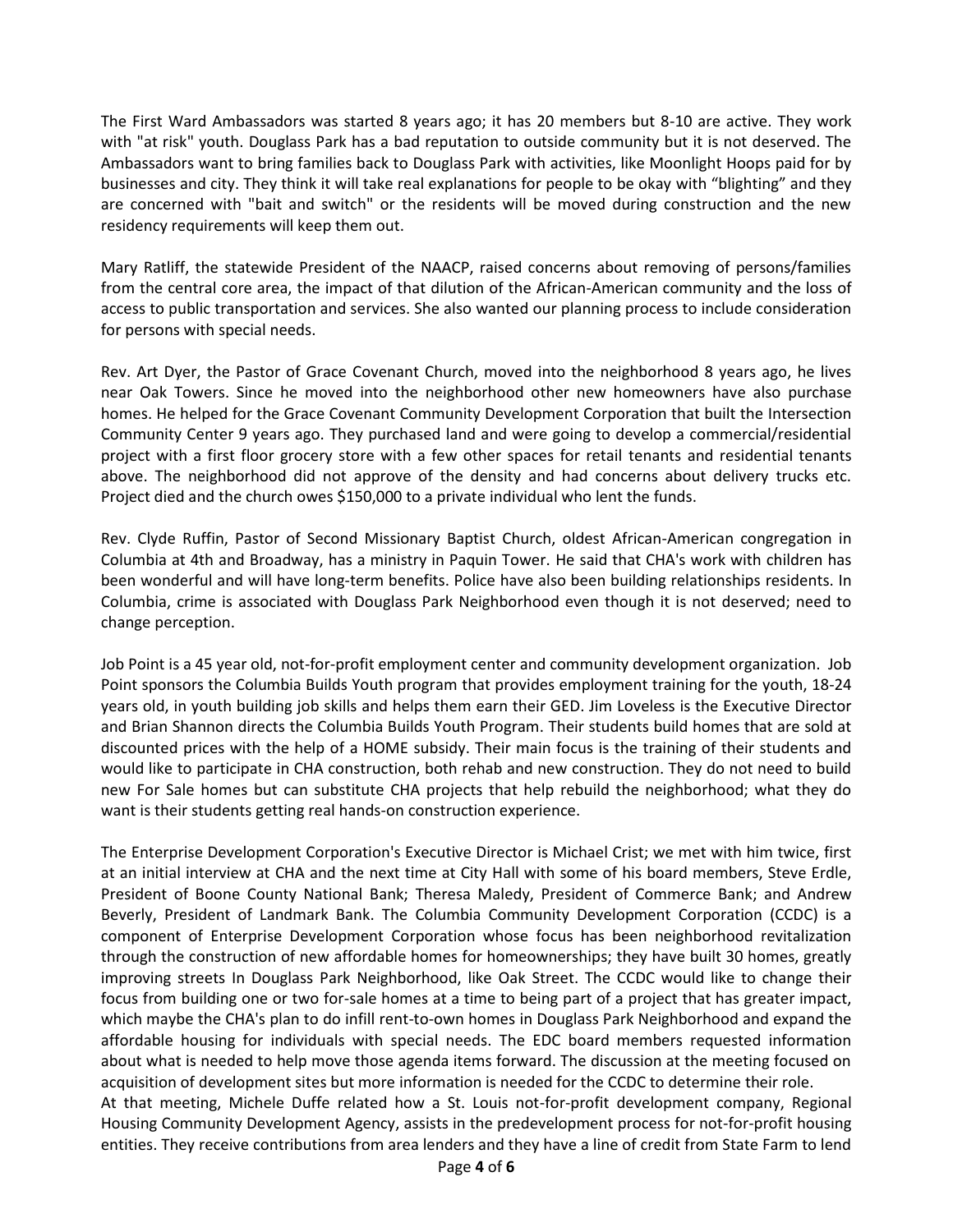to projects which are repaid through project closings. State Farm lends the money at 1% and Regional Housing Community Development Agency lends it at 4% and is responsible for its repayment. Paperwork is minimal. State Farm receives Community Reinvestment Act (CRA) credit and the program with Regional Housing Community Development Agency has benefited many affordable housing projects in the St. Louis Region.

**SUGGESTION**: It seemed that a number of these groups were already dialoguing with CHA on a regular basis but now the roles need to be identified and committed. As CHA prepares its strategic plan, the potential partners need to be involved so they can decide what and how to contribute.

#### **ELECTED/GOVERNMENT OFFICIALS (former and current)**

Included in this grouping were persons that either currently or once held formal positions with the City of Columbia. We met with a former elected official, Almeta Crayton, and a former Columbia Parks and Recreation director and Wynna Faye Elbert. We also met with three of the six City Council Persons: Fred Schmidt, Barbara Hoppe, and Michael Trapp.

Wynna Faye Elbert is also a former CHA resident, suggested a greater outreach to communities, improved sensitivity by the security and police in the area, and more youth programming by Parks and Recreation. She would like Parks and Recreation to reach out to the residents and their families through leaflets not just emails. She feels the Douglass Park neighborhood residents do not frequent the Douglass Park, because they don't know what's going on and "others" are taking over the park.

She also brought up Urban Renewal and concerns that our planning process will create suspicion by residents. Neighborhood had fruit trees before Urban Renewal. When RAIN moved into the neighborhood, no one was consulted. If there is new housing will the "outsiders" move in. Block units once existed but when Parks Department moved out of J.W. "Blind" Boone Community Center they lost connection with the community; there became a disconnect between CHA and Parks and Recreation creating a feeling of "us" and "them".

Almeta Crayton, a former Councilwoman who has lived in the neighborhood since 1990, suggested more programming for youth and jobs to help with reducing crime. She is also an officer in the Douglass Park Neighborhood Association. She was very positive about new homes being built in the neighborhood and adding more mixed-income residents. The McBaine homes improved the streetscape and gave the area an idea of what new investments could look like.

Fred Schmidt and Barbara Hoppe met with us at the same time. They were in agreement that the McBaine Townhomes added to the streetscape and represented a reinvestment in the neighborhood and were sympathetic to the streetscape. Mr. Schmidt stated there is a rich fabric of neighborhood families who have lived in area for generations and know one another really well. He suggested move slow and re-evaluate; build and see incrementally. Ms. Hoppe and Mr. Schmidt suggested leaving the more historic homes alone and only homes in poor condition be demolished for a project. They recommended we keep the City Council informed through email reports. They were both supportive of CHA expanding the affordable housing but wanted to make sure it fits in with the neighborhood streetscape and does not displace residents.

They also talked about the bus system that is owned and operated by the City. They believe the system needs to find sources of income to make the routes and times meet the needs of the population that needs the bus system.

**SUGGESTION**: Cultural sensitivity training should be a CHA/City of Columbia priority. Security/police should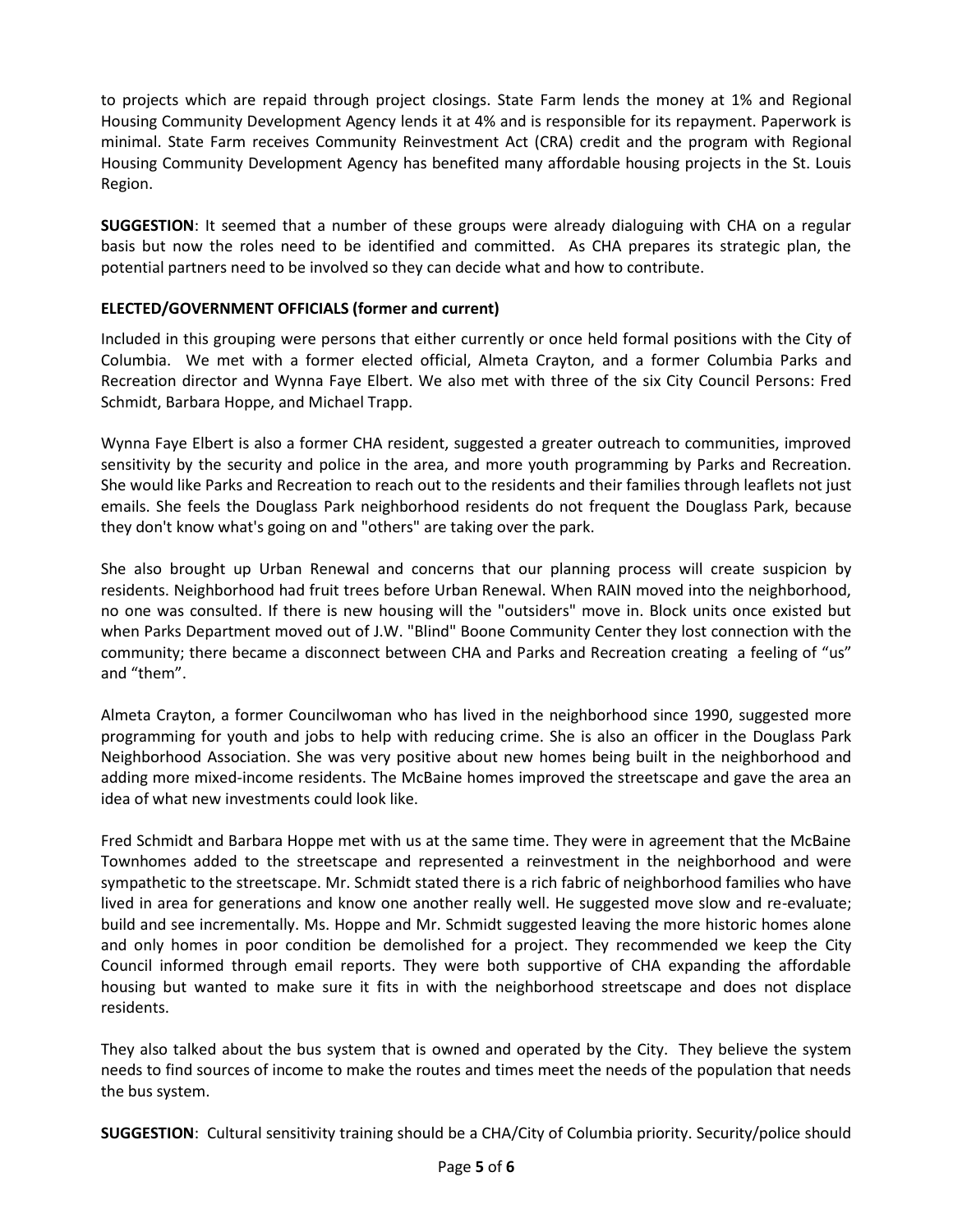also develop strategic relationships with community based organizations to foster trust throughout the Columbia community.

The dispersal of youth after Douglass Park closes at 11:00 P.M. needs to be more orderly and controlled so that crime incidents do not spill over into the CHA properties.

All design for infill housing should be sympathetic to the existing streetscape. Go slow until community is on board.

#### **SECURITY**

Wynna Faye Elbert relayed that the Columbia Police Department had officers dedicated to working in the CHA properties in the 1970's and 80's but were disbanded about 2000 due to budget cuts. Crime grew until the current administration when residents would be evicted if a member of the household was involved in criminal activity.

Mark Brotemarkle is CHA's Director of Security and a full-time police officer in Columbia. His plan is to retire in a year from the Columbia Police Department and work full-time for CHA. Mark felt that better property management with little tolerance for criminal activity generated by residents has greatly reduced the crime problem within the CHA properties. He places security's interaction with the residents as a major priority. He would like to see more diversity training for his department. CHA staff had organized youth activities that have helped reduce crime. The CHA properties have 100 cameras, 16 in each of the high rises, and intend to add more.

Most of Columbia's crime is related to illegal drugs which have also led to increased gun violence. Drugs come down the I-44 corridor from Dallas and Columbia distributes them to mid-Missouri. The Columbia police have put 17 gang members in prison for drug activity. Douglass Park is an area where youth congregate, but they are not mostly CHA residents. The negative activity in the park reflects badly on Douglass Park Neighborhood; the Columbia press reinforces the neighborhood's bad reputation which is not deserved.

#### **PUBLIC MEETINGS**

Grass Roots Organization (GRO) organized a public meeting on July 25th to discuss the disposition of the CHA apartment complexes. The CHA was represented by Phil Steinhaus; Tim Person and Michele Duffe, as consultants, participated in the meeting. Tim Person had prepared a PowerPoint presentation regarding the current condition of the Lincoln-Unity buildings, GRO would not allow the presentation to be shown. Attendees were able to pick up brochures showing the physical defects in the buildings and a paper describing the requirements of the Uniform Acquisition and Relocation Act.

The meeting opened with CHA residents asking questions; their focus was obtaining a commitment that they would not be displaced. The non-CHA individuals were concerned that the buyers of the tax credits would control the complexes, not CHA. The meeting ended amicably with a commitment that Mr. Steinhaus would attend regular public meeting to discuss project developments as they occur.

#### **OTHERS**

Mr. Steinhaus is an incredible resource. He has good relationships with almost all of the organizations and persons that participated in the interviews. His commitment to employing and empowering residents is a reflection of his dedication. That energy will be a great tool in the development process. He needs to form strategic relationships with the residents that keep him advised of critical issues related to the CHA.